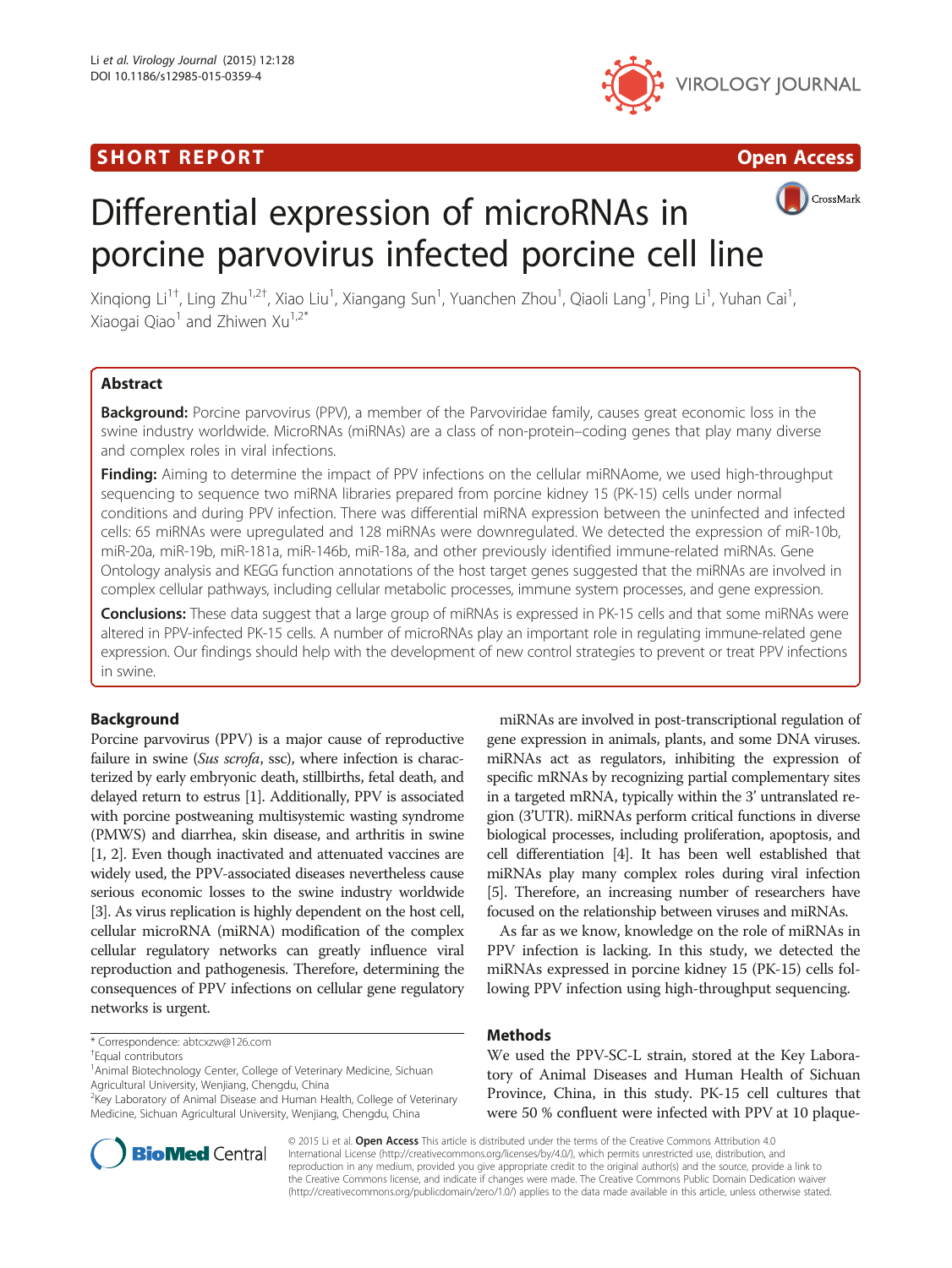<span id="page-1-0"></span>Table 1 RT-qPCR primers

| Gene                      | RT primer                     |                           |  |  |
|---------------------------|-------------------------------|---------------------------|--|--|
| U6                        | 5'CGCTTCACGAATTTGCGTGTCAT3'   |                           |  |  |
| miR-RT Primer             |                               |                           |  |  |
| $V = A$ , G, C            |                               |                           |  |  |
| Gene                      | Forward primer (5'-3')        | Reversed primer (5'-3')   |  |  |
| ssc-miR-10b               | TACCCTGTAGAACCGAATTTGT        | GTCGGTGTCGTGGAGTCG        |  |  |
| ssc-miR-30a-5p            | <b>TGTAAACATCCTCGACTGGAAG</b> | <b>GTCGGTGTCGTGGAGTCG</b> |  |  |
| $ssc$ -mi $R-16$          | TAGCAGCACGTAAATATTGGC         | <b>GTCGGTGTCGTGGAGTCG</b> |  |  |
| ssc-miR-17-5p             | CAAAGTGCTTACAGTGCAGGTAG       | <b>GTCGGTGTCGTGGAGTCG</b> |  |  |
| ssc-miR-192               | <b>CTGACCTATGAATTGACA</b>     | <b>GTCGGTGTCGTGGAGTCG</b> |  |  |
| ssc-miR-21                | TAGCTTATCAGACTGATGTTGA        | <b>GTCGGTGTCGTGGAGTCG</b> |  |  |
| ssc-miR-19b               | <b>TGTGCAAATCCATGCAAAAC</b>   | GTCGGTGTCGTGGAGTCG        |  |  |
| ssc-miR-18a               | TAAGGTGCATCTAGTGCAGATA        | <b>GTCGGTGTCGTGGAGTCG</b> |  |  |
| ssc-miR-152               | <b>TCAGTGCATGACAGAACTTGG</b>  | <b>GTCGGTGTCGTGGAGTCG</b> |  |  |
| ssc-miR-novel-chr13_10861 | <b>TTCAAGTAACCCAGGATAGGCT</b> | GTCGGTGTCGTGGAGTCG        |  |  |
| U6                        | <b>TCGCTTTGGCAGCACCTAT</b>    | AATATGGAACGCTTCGCAAA      |  |  |

forming units (PFU) per cell. PK-15 cells inoculated with DMEM were maintained as uninfected control cells. Cells were harvested at 24 h post-infection [[6\]](#page-7-0). The cultures for each group were performed in triplicate. The infected and uninfected cells were mixed separately and used for RNA extraction. Cell viability is not affected during timecourse of infection.

Total RNA from infected PK-15 cells and normal PK-15 cells was extracted using TRIzol (Invitrogen) according to the manufacturer's instructions. RNA quality was assessed by formaldehyde/agarose gel electrophoresis and was quantified using a ND-1000 NanoDrop Spectrophotometer (Thermo Scientific, Wilmington, MA, USA). Approximately 20 μg total RNA was subjected to

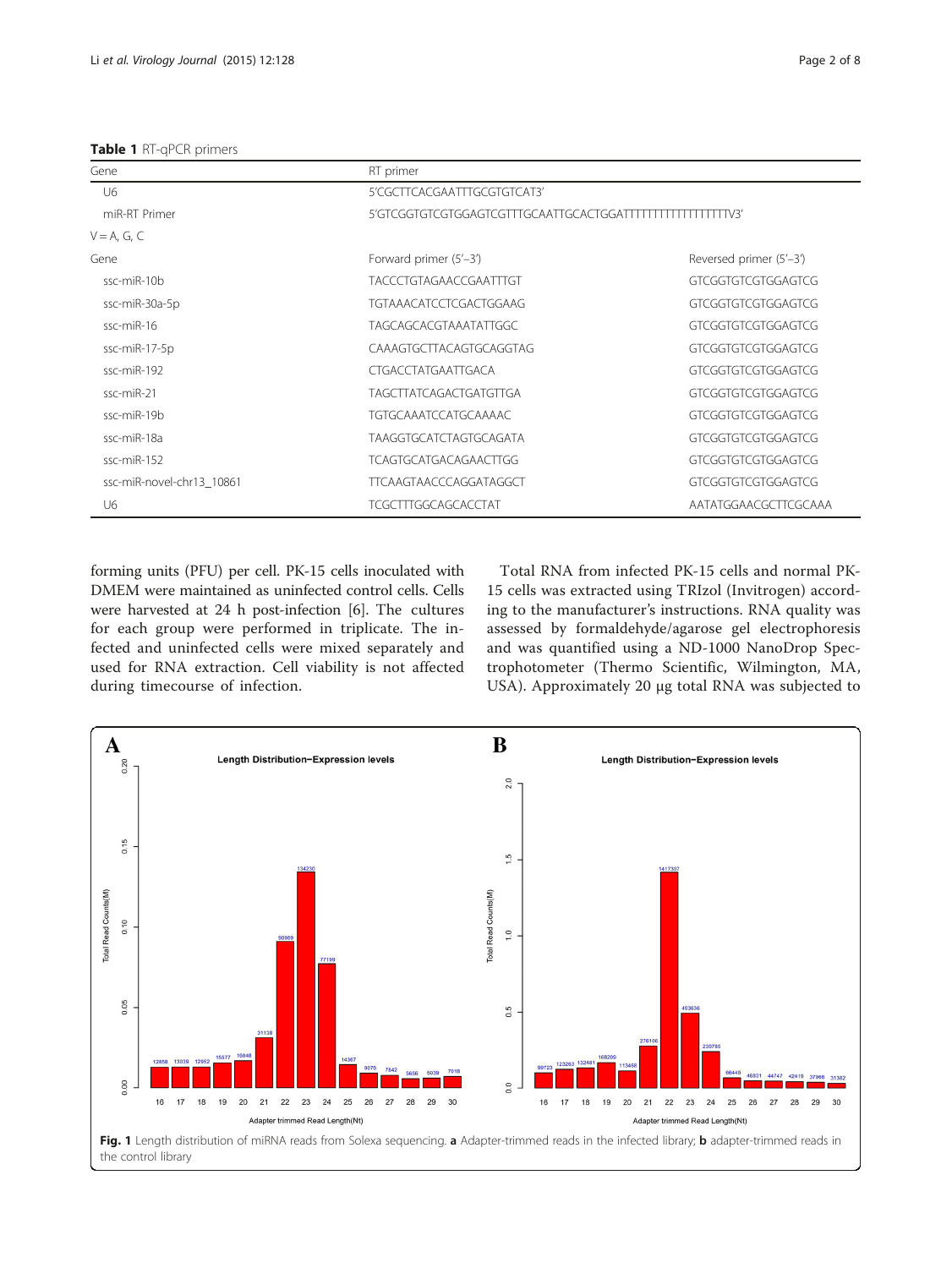<span id="page-2-0"></span>Table 2 Top 50 miRNAs significantly up- or downregulated in PK-15 cells in order of fold change (FC)

| Annotation                 | Normalized read counts |              | length | type | FC     | Number             |
|----------------------------|------------------------|--------------|--------|------|--------|--------------------|
|                            | infected               | control      |        |      |        | of target<br>genes |
| ssc-miR-10b                | 42,588                 | 1162         | 22     | Up   | 36.35  | 738                |
| ssc-miR-192                | 3769                   | 102          | 21     | Up   | 33.74  | 718                |
| ssc-miR-20a                | 2432                   | 116          | 22     | Up   | 19.38  | 1490               |
| ssc-miR-296-3p             | 195                    | 3            | 21     | Up   | 15.77  | 1863               |
| ssc-miR-novel-chr17-18987  | 195                    | 3            | 19     | Up   | 15.77  | 1864               |
| ssc-miR-92b-3p             | 2215                   | 133          | 22     | Up   | 15.56  | 1757               |
| ssc-miR-30a-5p             | 98,034                 | 6320         | 22     | Up   | 15.49  | 1147               |
| ssc-miR-novel-chr12-7961   | 1886                   | 191          | 22     | Up   | 9.43   | 1357               |
| ssc-miR-novel-chr14-13888  | 582                    | 58           | 23     | Up   | 8.71   | 1368               |
| ssc-miR-34a                | 358                    | 37           | 22     | Up   | 7.83   | 1663               |
| ssc-miR-novel-chr16-17559  | 55                     | 0            | 22     | Up   | 6.5    | 1610               |
| ssc-miR-novel-JH11865-1-42 | 55                     | 0            | 23     | Up   | 6.5    | 1727               |
| ssc-miR-17-5p              | 2868                   | 438          | 23     | Up   | 6.42   | 1443               |
| ssc-miR-16                 | 11,873                 | 1891         | 22     | Up   | 6.25   | 1763               |
| ssc-miR-22-3p              | 2267                   | 365          | 22     | Up   | 6.07   | 1487               |
| ssc-miR-146b               | 75                     | 3            | 21     | Up   | 6.07   | 1139               |
| ssc-miR-155-5p             | 426                    | 62           | 22     | Up   | 6.06   | 1146               |
| ssc-miR-novel-chr2-20965   | 52                     | $\mathbf{1}$ | 23     | Up   | 5.64   | 1147               |
| ssc-miR-novel-chrx-40705   | 758                    | 147          | 22     | Up   | 4.89   | 811                |
| ssc-miR-221-3p             | 758                    | 147          | 22     | Up   | 4.89   | 811                |
| ssc-miR-301                | 114                    | 17           | 23     | Up   | 4.59   | 1509               |
| ssc-miR-191                | 741                    | 156          | 23     | Up   | 4.52   | 695                |
| ssc-miR-novel-chr6-31692   | 46                     | 3            | 22     | Up   | 4.30   | 2019               |
| ssc-miR-181a               | 637                    | 147          | 24     | Up   | 4.12   | 1221               |
| ssc-miR-18a                | 88                     | 9541         | 22     | Down | 0.0102 | 995                |
| ssc-miR-novel-chr9-37990   | 20                     | 1752         | 23     | Down | 0.0170 | 1512               |
| ssc-miR-novel-chr9-39041   | 20                     | 1752         | 23     | Down | 0.0170 | 1512               |
| ssc-miR-novel-chr6-30729   | 13                     | 1317         | 22     | Down | 0.0173 | 1083               |
| ssc-miR-424-5p             | 33                     | 2182         | 22     | Down | 0.0196 | 1817               |
| ssc-miR-31                 | 55                     | 3118         | 22     | Down | 0.0208 | 1149               |
| ssc-miR-novel-chrX-41190   | $\mathsf{O}\xspace$    | 431          | 21     | Down | 0.0227 | 335                |
| ssc-miR-novel-chr11-6750   | $\overline{7}$         | 547          | 18     | Down | 0.0305 | 1406               |
| ssc-miR-152                | 332                    | 9880         | 21     | Down | 0.0346 | 1161               |
| ssc-miR-542-5p             | 0                      | 277          | 21     | Down | 0.0348 | 732                |
| ssc-miR-499-5p             | $\overline{7}$         | 472          | 21     | Down | 0.0353 | 974                |
| ssc-miR-142-3p             | $\mathsf{O}\xspace$    | 238          | 22     | Down | 0.0403 | 887                |
| ssc-miR-135                | 0                      | 235          | 23     | Down | 0.0408 | 1602               |
| ssc-miR-194a               | 13                     | 541          | 21     | Down | 0.0417 | 842                |
| ssc-miR-361-5p             | 20                     | 704          | 22     | Down | 0.0420 | 867                |
| ssc-miR-185                | 59                     | 1621         | 22     | Down | 0.0423 | 2285               |
| ssc-miR-193a-5p            | $\mathsf{O}\xspace$    | 201          | 22     | Down | 0.0474 | 1142               |
| ssc-miR-novel-chr5-29676   | $\mathsf{O}\xspace$    | 199          | 23     | Down | 0.0478 | 1066               |
| ssc-miR-183                | 156                    | 3132         | 23     | Down | 0.0528 | 1087               |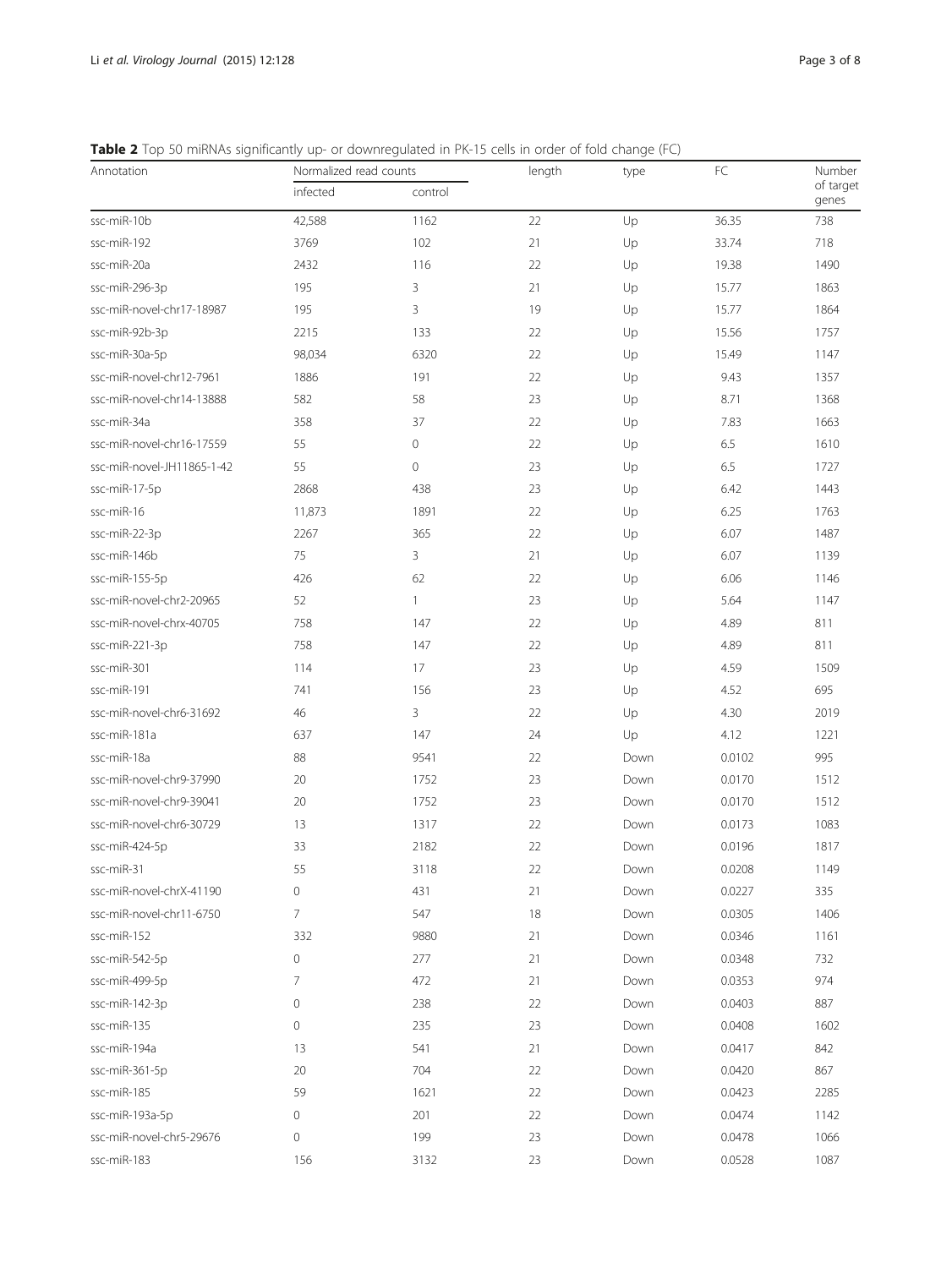| ssc-miR-29c               | 16     | 366     | 22 | Down | 0.0691 | 1120 |
|---------------------------|--------|---------|----|------|--------|------|
| ssc-miR-novel-chr5-29857  | 42     | 736     | 19 | Down | 0.0697 | 1711 |
| ssc-miR-29a               | 267    | 3939    | 23 | Down | 0.0701 | 1079 |
| ssc-miR-19a               | 498    | 6339    | 23 | Down | 0.0800 | 1436 |
| ssc-miR-19b               | 1161   | 14.587  | 23 | Down | 0.0802 | 1299 |
| ssc-miR-novel-chr13 10861 | 169    | 1483    | 22 | Down | 0.1199 | 857  |
| ssc-miR-21                | 52,611 | 382,830 | 22 | Down | 0.1374 | 789  |
|                           |        |         |    |      |        |      |

Table 2 Top 50 miRNAs significantly up- or downregulated in PK-15 cells in order of fold change (FC) (Continued)

Kangcheng Bio-tech inc (Shanghai, China) for Solexa sequencing of miRNAs. The same RNA was used for qRT-PCR.

RT was performed as previously described [\[6\]](#page-7-0). Real-time PCR was performed using SYBR Green Real-time qPCR Master Mix (Arraystar, Rockville, MD, USA) on a ViiA 7 Real-Time PCR System (Applied Biosystems, Foster City, CA, USA) according to the manufacturer's instructions. The amplification conditions were as follows: 95 °C for 10 min, followed by 40 cycles of 95 °C for 10 s and 60 °C for 60 s. Table [1](#page-1-0) lists the primers used. All samples were assayed in triplicate. The cycle threshold (Ct) values were analyzed using the  $2^{-\Delta\Delta Ct}$  method. The *U6* gene was used as the internal control.

MiRanda and TargetScan were used to predict the targets of the differentially expressed miRNAs. Predicted miRNA targets were functionally annotated through the cell component, biological process, and molecular function information supported by GO analysis. GO analysis and KEGG pathway analyses were performed using DAVID ([http://david.abcc.ncifcrf.gov/\)](http://david.abcc.ncifcrf.gov/) with default parameters [[7](#page-7-0)].

## Results

We obtained 3,575,737 and 617,535 high-quality reads from the normal and infected cell samples, respectively, remained for miRNA analysis. The length distribution of the high-quality reads ranged 16–30 nt. Most sequence reads ranged 21–24 nt, which belonged to the typical size range (Fig. [1](#page-1-0)). We identified 533 and 286 porcine miRNAs in normal PK-15 cells and infected PK-15 cells, respectively. This indicates that the normal cells contained more miRNAs than the infected cells. The change of expression of miRNAs between normal and infected PK-15 cells reflects that miRNAs can play key roles during the viral infection process, where virus can affect cellular miRNAs expression profile on their own benefit. ssc-miR-21 was the most abundantly expressed miRNA, followed by sscmiR-30a-5p. miRNAs were considered differentially expressed when the fold change (FC) difference between groups was >2 or  $\leq 0.5$  and  $P \leq 0.01$ , or when a miRNA was not expressed in either the infected or control group. There were 193 differentially expressed miRNAs; 128 were

downregulated and 65 were upregulated. The most upregulated and downgulated miRNA were ssc-miR-10b (36 fold) and ssc-miR-18a (0.01-fold) (Table [2](#page-2-0)).

We selected 10 miRNAs to confirm the deep sequencing data. The expression levels of ssc-miR-10b, ssc-miR-30a-5p, ssc-miR-16, ssc-miR-17-5p, and ssc-miR-192 in the PPVinfected cells were higher than in the uninfected cells, whereas ssc-miR-21, ssc-miR-19b, ssc-miR-18a, ssc-miR-152, and ssc-miR-novel-chr13\_10861 were downregulated compared to the uninfected cells (Fig. 2). The results were consistent with that of the deep sequencing analysis. In addition, reverse transcription–quantitative PCR (RTqPCR) indicated the reliability of the deep sequencing data.

In our study, a total 3254 target genes were predicted for the 193 differentially expressed miRNAs. We successfully annotated about 2867 target genes through GO analysis. The upregulated biological process–related genes were involved in cellular process, metabolic process and biological regulation. The biological roles of the downregulated genes were cellular process, metabolic process, and biological regulation. GO enrichment analysis determined functional enrichment of upregulated and downregulated genes in cellular process and cell part and binding (Table [3](#page-4-0)). The target genes were classified according to Kyoto

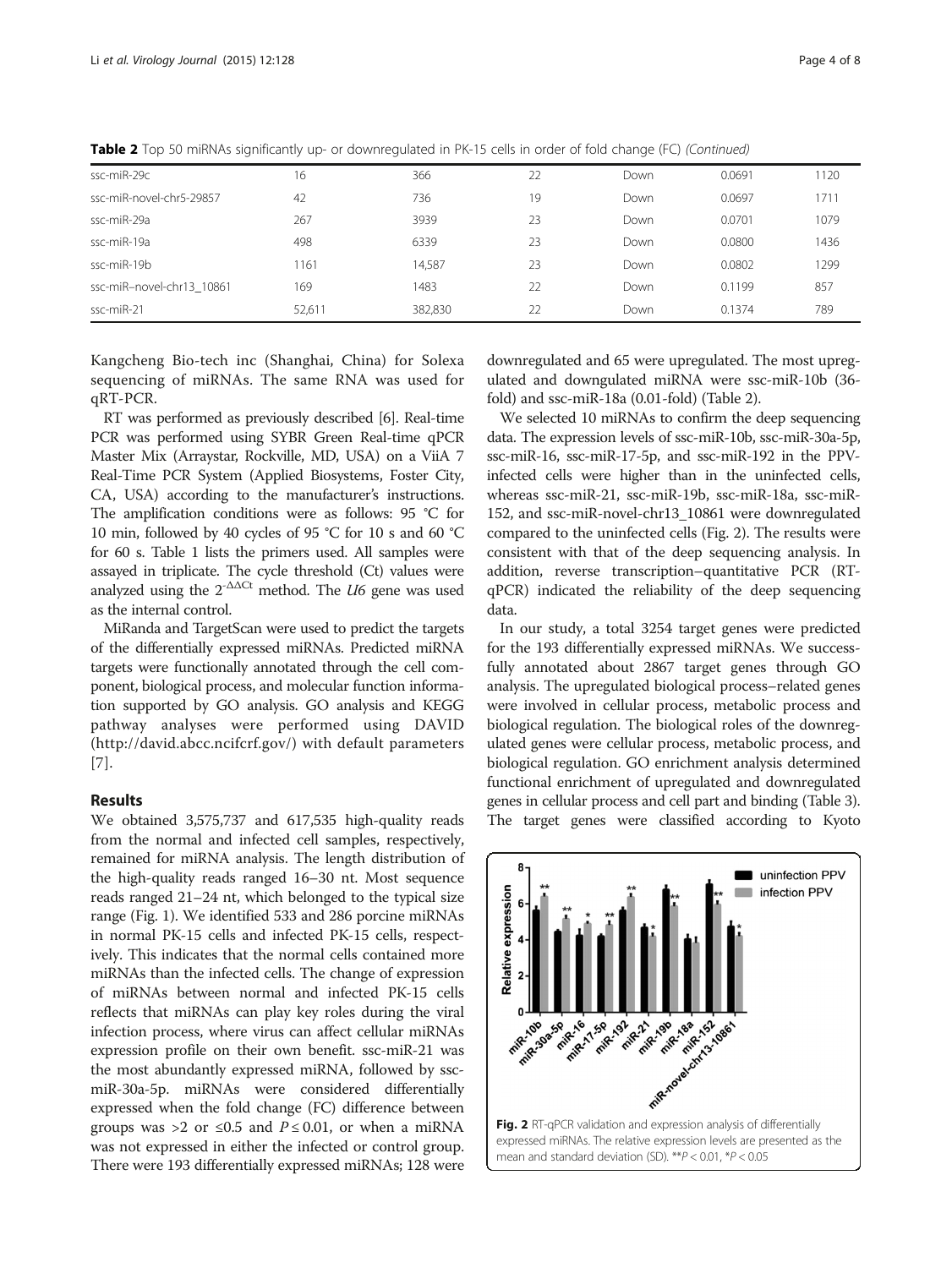| GO.ID                     | Term                                     | Count | $P$ -value  |
|---------------------------|------------------------------------------|-------|-------------|
| <b>Biological process</b> |                                          |       |             |
| GO:0009987                | cellular process                         | 1782  | 1.0102E-05  |
| GO:0008152                | metabolic process                        | 1350  | 2.44953E-27 |
| GO:0065007                | biological regulation                    | 1260  | 0.000424577 |
| GO:0044238                | primary metabolic process                | 1231  | 5.99319E-26 |
| GO:0044237                | cellular metabolic process               | 1221  | 1.70495E-28 |
| GO:0050789                | regulation of biological process         | 1192  | 0.002408788 |
| GO:0050794                | regulation of cellular process           | 1147  | 0.000216533 |
| GO:0002376                | immune system process                    | 273   | 1.35305E-08 |
| GO:0006955                | immune response                          | 163   | 1.37682E-05 |
| GO:0000165                | MAPK cascade                             | 79    | 3.28195E-05 |
| Cellular Component        |                                          |       |             |
| GO:0044464                | cell part                                | 1772  | 1.04304E-42 |
| GO:0005623                | cell                                     | 1772  | 1.25735E-42 |
| GO:0005622                | intracellular                            | 1589  | 1.48695E-38 |
| GO:0044424                | intracellular part                       | 1512  | 9.75601E-38 |
| GO:0043226                | organelle                                | 1258  | 3.15768E-22 |
| GO:0043229                | intracellular organelle                  | 1255  | 5.59497E-22 |
| GO:0005737                | cytoplasm                                | 1146  | 1.88382E-25 |
| GO:0043227                | membrane-bounded organelle               | 1131  | 3.1329E-23  |
| GO:0043231                | intracellular membrane-bounded organelle | 1129  | 3.31685E-23 |
| GO:0044444                | cytoplasmic part                         | 886   | 1.59538E-15 |
| Molecular Function        |                                          |       |             |
| GO:0005488                | binding                                  | 1781  | 7.2806E-35  |
| GO:0005515                | protein binding                          | 1406  | 1.01651E-30 |
| GO:0003824                | catalytic activity                       | 791   | 4.12422E-11 |
| GO:0043167                | ion binding                              | 425   | 2.86598E-07 |
| GO:0043169                | cation binding                           | 423   | 3.71961E-07 |
| GO:0046872                | metal ion binding                        | 416   | 4.07808E-07 |
| GO:0003676                | nucleic acid binding                     | 368   | 0.010086661 |
| GO:0036094                | small molecule binding                   | 366   | 1.33205E-09 |
| GO:0000166                | nucleotide binding                       | 341   | 4.24208E-09 |
| GO:0097159                | organic cyclic compound binding          | 341   | 4.47117E-09 |
| B                         |                                          |       |             |
| <b>Biological Process</b> |                                          |       |             |
| GO:0009987                | cellular process                         | 1732  | 0.000468457 |
| GO:0008152                | metabolic process                        | 1280  | 0.000101041 |
| GO:0065007                | biological regulation                    | 1226  | 0.039474247 |
| GO:0044238                | primary metabolic process                | 1179  | 0.011728824 |
| GO:0044237                | cellular metabolic process               | 1153  | 0.011728824 |
| GO:0050789                | regulation of biological process         | 1150  | 0.022891558 |
| GO:0050794                | regulation of cellular process           | 1100  | 0.023393923 |
| GO:0002376                | immune system process                    | 265   | 3.49438E-08 |

<span id="page-4-0"></span>**Table 3** GO analysis of swine target genes. The table shows the GO annotation of the upregulated gene (A) and downregulated gene (B) in biological process, cellular component and molecular function. Ten GO terms for each process are listed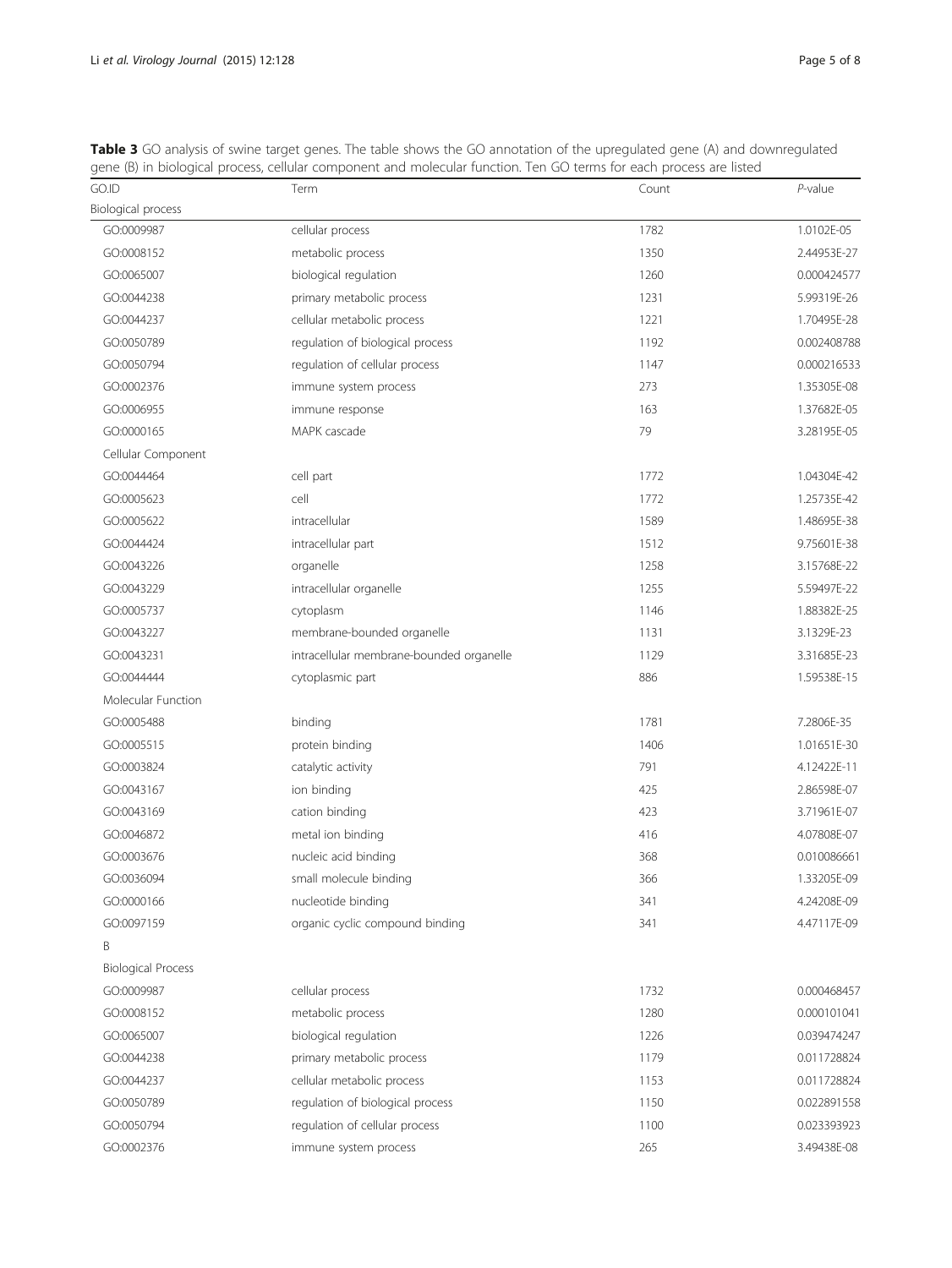| GO:0006955         | immune response                          | 161  | 7.5883E-06  |
|--------------------|------------------------------------------|------|-------------|
| GO:0022402         | cell cycle process                       | 151  | 0.001985807 |
| Cellular Component |                                          |      |             |
| GO:0044464         | cell part                                | 1699 | 1.61069E-32 |
| GO:0005623         | cell                                     | 1699 | 1.89406E-32 |
| GO:0005622         | intracellular                            | 1506 | 1.8551E-26  |
| GO:0044424         | intracellular part                       | 1426 | 4.89384E-25 |
| GO:0043226         | organelle                                | 1212 | 8.24637E-20 |
| GO:0043229         | intracellular organelle                  | 1208 | 2.30659E-19 |
| GO:0043227         | membrane-bounded organelle               | 1089 | 8.12018E-21 |
| GO:0043231         | intracellular membrane-bounded organelle | 1088 | 5.50768E-21 |
| GO:0005737         | cytoplasm                                | 1079 | 5.97213E-18 |
| GO:0044444         | cytoplasmic part                         | 836  | 2.48602E-11 |
| Molecular Function |                                          |      |             |
| GO:0005488         | binding                                  | 1748 | 3.63499E-36 |
| GO:0005515         | protein binding                          | 1408 | 1.06202E-38 |
| GO:0003824         | catalytic activity                       | 743  | 5.00132E-07 |
| GO:0043167         | ion binding                              | 410  | 2.18765E-06 |
| GO:0043169         | cation binding                           | 408  | 2.81762E-06 |
| GO:0046872         | metal ion binding                        | 400  | 4.31756E-06 |
| GO:0003676         | nucleic acid binding                     | 365  | 0.004482893 |
| GO:0036094         | small molecule binding                   | 335  | 6.20944E-06 |
| GO:0000166         | nucleotide binding                       | 309  | 2.81002E-05 |
| GO:0097159         | organic cyclic compound binding          | 309  | 2.91504E-05 |
|                    |                                          |      |             |

Table 3 GO analysis of swine target genes. The table shows the GO annotation of the upregulated gene (A) and downregulated gene (B) in biological process, cellular component and molecular function. Ten GO terms for each process are listed (Continued)

Encyclopedia of Genes and Genomes (KEGG) function annotations, and we identified pathways actively regulated by the miRNAs during PPV infection (Table [4](#page-6-0)). Some of the target genes were involved in immunity and virus infection.

### Discussion and conclusion

Previous studies have shown that viruses have evolved a wide variety of means for resisting the host immune system [[8](#page-7-0)–[10\]](#page-7-0). Furthermore, miRNAs play important roles in controlling immune regulation, including cellular differentiation and immune response [\[11](#page-7-0)–[13\]](#page-7-0). Identifying and probing miRNAs in the immune system is important for understanding their physiological and pathological roles in PPV infection. In this study, we used high-throughput sequencing to identify miRNAs.

Recent studies have provided compelling evidence that cellular miRNAs play an important role in host defense against virus infection [\[14](#page-7-0)]. Many immune-related miR-NAs have been identified in innate and adaptive immune systems, including the miR-17—92 cluster, miR-221, miR-10, miR-196b, miR-126, miR-155, miR-150; miR-181a, miR- 326, miR-142-3p, miR-424, miR-21, miR-106a, miR-223, miR-146; the let-7 family, miR-9, and miR-34 [[6](#page-7-0)]. We found many differentially expressed miRNAs in the normal and PPV-infected PK-15 cells. Among them, let-7 g, miR-17-5p, miR-17-3p, miR-20a, miR-181a, miR-16, miR-146b, miR-10b, and miR-155-5p were upregulated; let-7c, miR-122, miR-18a, miR-19a, miR-19b, miR-196b, miR-21, and miR-9 were downregulated. These data suggest that viral mechanisms can affect host miRNA expression. However, we did not detect differential expression of other previously identified miRNAs (miR-223, miR-150, miR-92a), although miR-10b, miR-20a, miR-30a-5p, miR-34a, miR-17—5p, miR-16, miR-146b, and miR-155-5p expression was significantly different. In contrast, expression of the downregulated immune-related miRNAs was not significantly different, except miR-18a, miR-19b, and miR-21. This suggests that miRNAs play an important role in the coordinated regulation of immune-related gene expression in PK-15 cells in response to PPV infection.

miR-21, which had high read numbers in both normal and PPV-infected cells, was downregulated; it is related to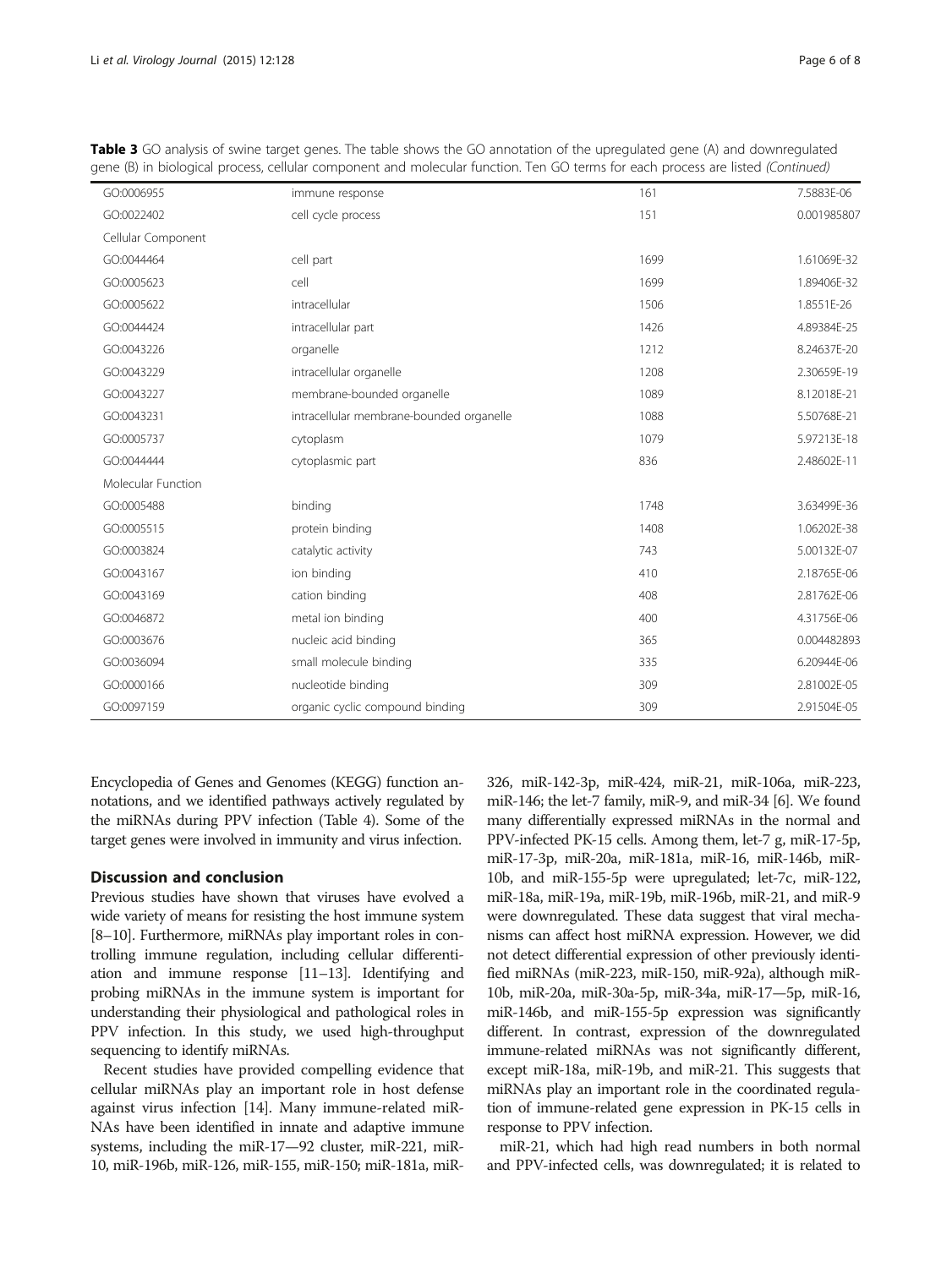| KEGG pathways                                  | Target genes                                                                                                      | Differentially expressed microRNAs                                                                                                                                   | <b>FDR</b>  |
|------------------------------------------------|-------------------------------------------------------------------------------------------------------------------|----------------------------------------------------------------------------------------------------------------------------------------------------------------------|-------------|
| T cell receptor<br>signaling<br>pathway        | CTLA4, FYN, IKBKG, NFATC2, NCK1, CD8A, PIK3CG,<br>CDC42, PTPN6, CD4, CD40LG, ICOS, PIK3R5,<br>MAPK14, TNF, MAP3K7 | miR-10b, miR-9, miR-30a-5p, miR-17-5p, miR-16, miR-18a, miR-<br>19b, miR-20a, miR-19a, miR-122, miR-146b, miR-55-5p, miR-181a,<br>miR-196b, let-7 g, let-7c          | 8.89308E-12 |
| Toll-like<br>receptor<br>signaling<br>pathway  | CTSK, TLR7, MAP3K7, MAPK14, CXCL9, PIK3CG,<br>NFKB1, CD40, STAT1, IL12B, CD86, IL6                                | miR-10b, miR-9, miR-30a-5p, miR-17-5p, miR-16, miR-18a, miR-<br>19b, miR-20a, miR-21, miR-19a, miR-122, miR-146b, miR-155-5p,<br>miR-181a, miR-196b, let-7 g, let-7c | 1.04578E-07 |
| NF-kappaB<br>signaling<br>pathway              | MAP3K7, CXCL12, DDX58, LCK, XIAP, ATM, VCAM1,<br>NFKB1, TNF, CD40LG                                               | miR-10b, miR-9, miR-30a-5p, miR-17-5p, miR-16, miR-18a, miR-<br>19b, miR-20a, miR-19a, miR-122, miR-146b, miR-155-5p, miR-181a,<br>miR-196b                          | 1.18108E-06 |
| RIG-I-like<br>receptor<br>signaling<br>pathway | MAP3K7, MAPK14, DHX58, DDX58, IKBKG, TANK,<br>IKBKB, DDX3X, NFKB1, TNF, IL12B                                     | miR-10b, miR-9, miR-30a-5p, miR-17-5p, miR-16, miR-18a, miR-<br>19b, miR-21, miR-19a, miR-122, miR-146b, miR-155-5p, miR-181a,<br>$let-7c$                           | 1.70355E-05 |
| Jak-STAT<br>signaling<br>pathway               | JAK2, STAT4, STAT5B, JAK3, PIK3CG, PIM1, PTPN6,<br>TYK2, MAPK14, STAT4, STAT1, IL7R, IL12B, IL6,<br>PIK3R5, MYC   | miR-9, miR-17-5p, miR-16, miR-18a, miR-19b, miR-20a, miR-21,<br>miR-19a, miR-122, miR-146b, miR-155-5p, miR-181a, miR-196b,<br>let-7 g, let-7c                       | 0.000124339 |
| NOD-like<br>receptor<br>signaling<br>pathway   | MAP3K7, MAPK14, IKBKG, IKBKB, NFKB1, TNF, IL6                                                                     | miR-10b, miR-9, miR-17-5p, miR-16, miR-18a, miR-19b, miR-19a,<br>miR-122, miR-146b, miR-155-5p, miR-181a, let-7 g, let-7c                                            | 0.001546381 |

<span id="page-6-0"></span>Table. 4 Target genes of 17 differentially expressed miRNAs involved in immune response pathways

immune response and virus replication [\[15\]](#page-7-0). Moreover, it is a negative regulator of toll-like receptor 4 (TLR4) signaling by targeting programmed cell death 4 (PDCD4) [\[16\]](#page-7-0). miR-19b and miR-18a expression was downregulated in the infected cells, suggesting that they play a negative role in PPV replication. Although viruses may downregulate host miRNA by suppressing Dicer expression, the mechanism of downregulation remains unclear [\[17\]](#page-7-0). Therefore, future studies are necessary for investigating the mechanism of PPV downregulation of cellular miRNA.

miR-10 expression was upregulated in the infected cells. Mitogen-activated protein kinase kinase kinase 7 (MAP3K7), considered a target gene of miR-10, regulates the inhibitor of nuclear factor κB/nuclear factor κB (IκB/NF-κB) signaling pathway [[18\]](#page-7-0). In addition, miR-10 controls brain-derived neurotrophic factor (BDNF) levels via the miRNA–mRNA regulatory network [[19](#page-7-0)]. We surmise that a possible function of miR-10 in triggering an antiviral response is targeting the MAP3K7 and BDNF genes. The miR-30 family is involved in various biological and pathological processes. For example, miR-30a may be involved in B cell hyperactivity [\[20\]](#page-7-0). We detected miR-10 and miR-30 in this study, suggesting that they are related to the cellular immune response to PPV infection.

GO analysis showed that many of the identified miR-NAs found in other studies were predicted to participate in immunity [[21](#page-7-0)]. Many genes, including MAP3K7, IRAK1, TLR7, CD40, TGFBR1, RPS6KA3, IGF1R, CDC37, ITGA4, CBLB, ITGA5, IL7, ATM, DPP8, MAPK14, CD2, WNT2B, CAV1, and CD96, are involved in the immune-

related programs. KEGG analysis showed that these targeted genes could participate in multiple signaling pathways, including that for retinoic acid–inducible gene-I (RIG-I)-like receptor, TLRs, Janus kinase–signal transducer and activator of transcription (JAK–STAT), and Tcell receptor. Interleukin 10 (IL10) plays an important role in virus infection by inhibiting several proinflammatory cytokines [\[22\]](#page-7-0). Let-7 g, let-7c, miR-19b, and miR-16 are involved in immune-related programs and may act through the target gene  $IL10$ . These results suggest that miRNAs participate in the regulation of piglet immunity. It has been established that miRNAs can target specific genes [\[23\]](#page-7-0); in the present study, let-7c, let-7 g, miR-18a, miR-196b, and miR-9 targeted MAP3K7, and miR-196b and miR-19b targeted dipeptidyl-peptidase 8 (DPP8), suggesting that cellular miRNAs play a key role in regulating gene expression in response to PPV infection. Genes targeted by miRNAs are involved in immune response–associated pathways in human parvovirus B19 infection [\[24](#page-7-0)]. We speculate that host miRNAs relate to common immune pathways in response to parvovirus infection.

To our knowledge, this is first study to survey the miRNA expression profiles in PPV-infected PK-15 cells through high-throughput sequencing. A number of miR-NAs detected were previously described as immune system regulators. Target analysis confirmed that these miRNAs played an important role in PPV infection. These findings contribute to our understanding of the roles miRNAs play in host–pathogen interactions and help with the development of new control strategies to prevent or treat PPV infections in swine.